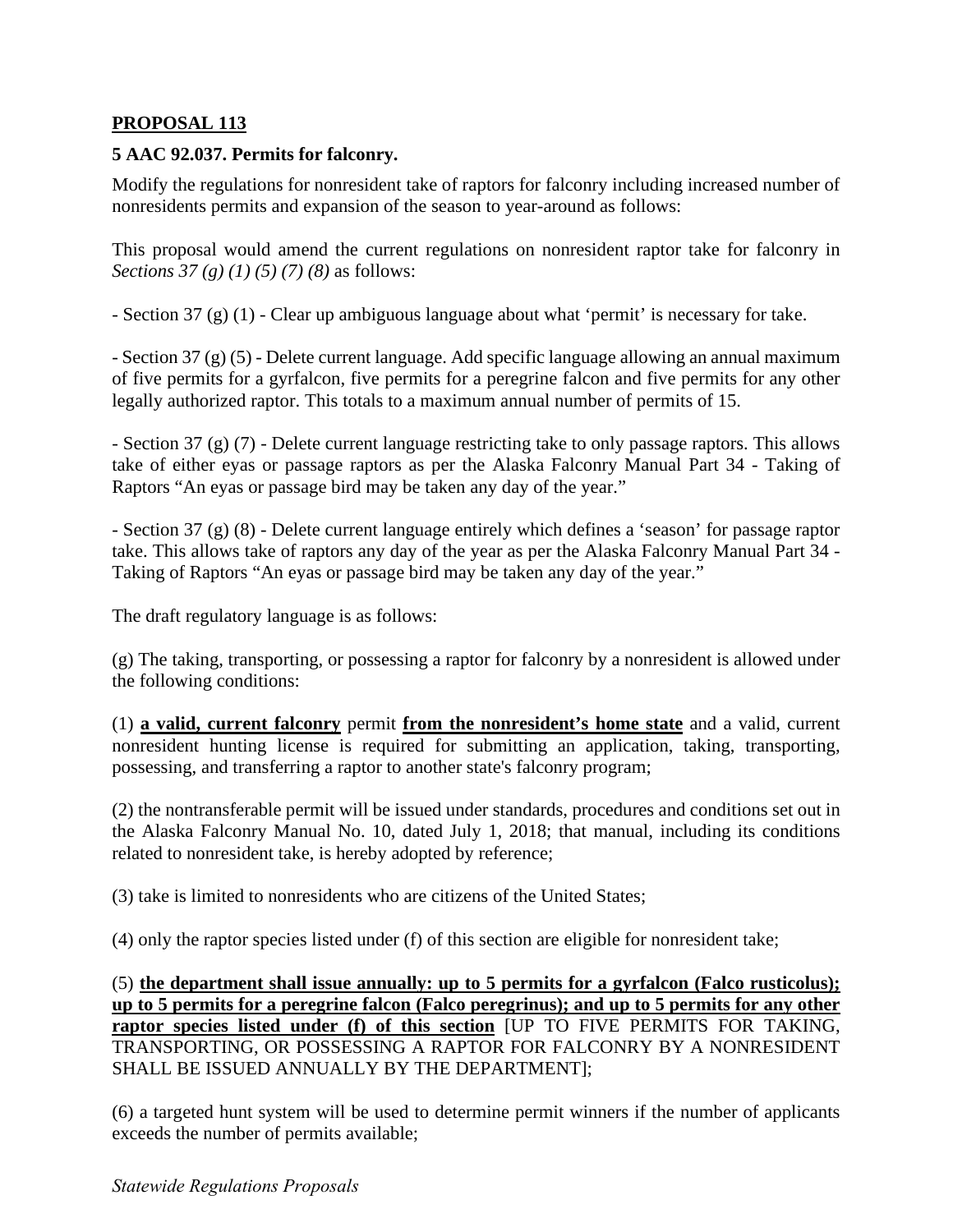# (7) take is limited to one [PASSAGE, HATCHING-YEAR] raptor;

# [(8) THE ANNUAL NONRESIDENT SEASON FOR ACQUIRING A PASSAGE RAPTOR IS FROM AUGUST 15 - OCTOBER 31];

# **What is the issue you would like the board to address and why? 5 AAC 92.037. Permits for falconry.**

Remove unnecessarily restrictive and complicated regulations on nonresident raptor take for falconry. Increase the number of nonresident permits from five to 15.

The issue with the current regulations is that nonresident raptor take for falconry is unnecessarily restrictive and complicated.

Currently, Section 37 (g) has the following nonresident limitations:

- Section 37 (g) (5) limits nonresident permits to 5 for any of the 25 possible indigenous raptor species allowed for take in section 37 (f).

- Section 37 (g) (7) limits take to one passage, hatching-year raptor. A 'passage' raptor being one that has fledged and is surviving on its own.

- Section 37 (g) (8) sets a nonresident 'season' for acquiring a passage raptor from August 15 - October 31.

Section 37 (a) makes clear that a nonresident permit is to be issued under the following conditions:

"The permit will be issued under standards, procedures, and conditions set out in the Falconry Standards section of the Alaska Falconry Manual No. 10, dated July 1, 2018; that section of the falconry manual is hereby adopted by reference."

The following conditions for resident falconry take come from the Alaska Falconry Manual, Alaska Falconry Standards Section, Part 34 - Taking of Raptors:

- Only an individual with a valid, **current Alaska falconry permit or non-resident take permit**  and a valid, current Alaska hunting license, excluding temporary permits, may take a raptor from the wild in Alaska.

- Take of any raptor species must be in compliance with these standards.

# **- An eyas or passage bird may be taken any day of the year.**

- Except for American kestrel, great horned owl, and subadult golden eagle, a raptor over one year of age may not be taken.

- An actively breeding bird, including one in immature plumage, may not be taken.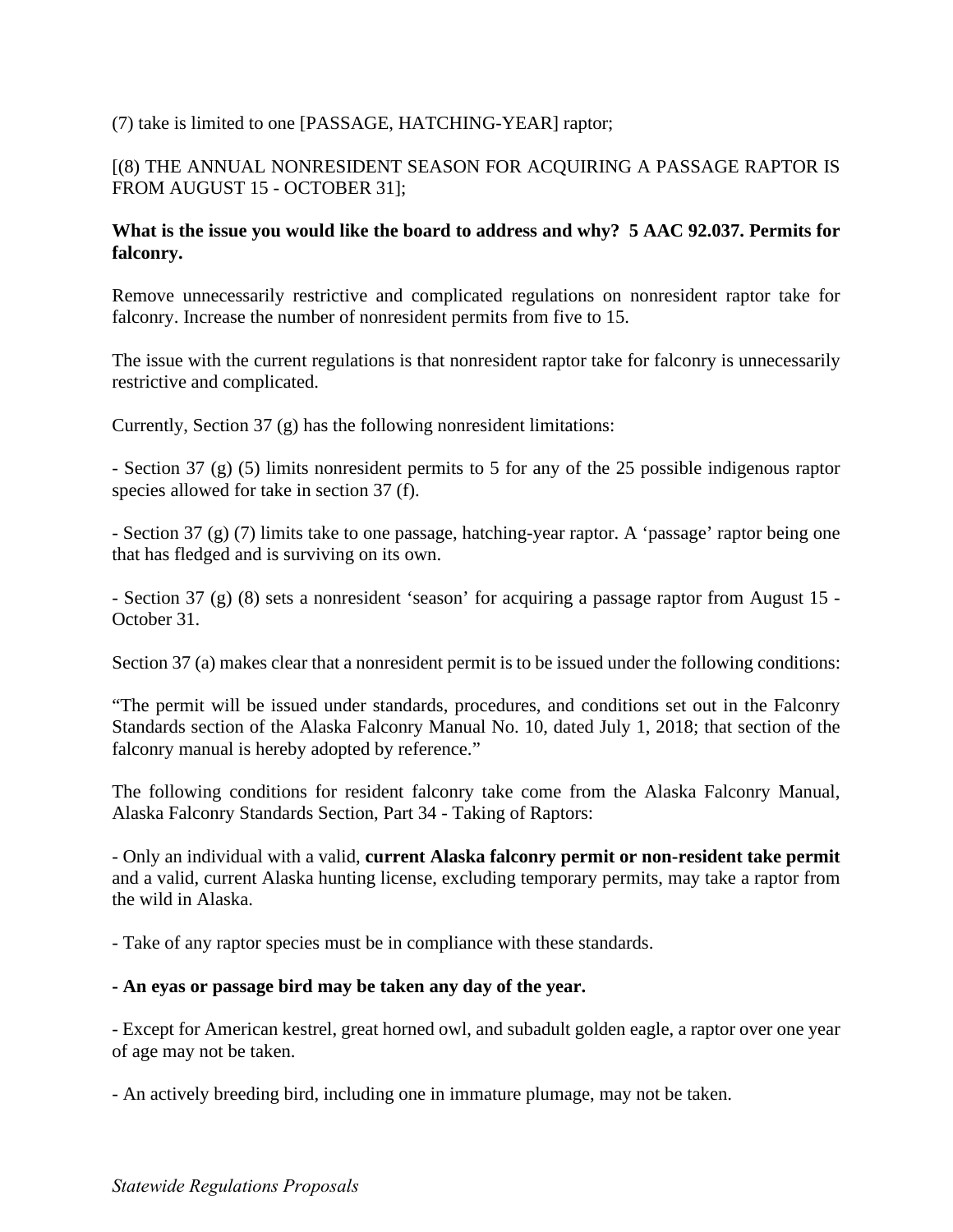- An eyas may be taken only by a general or master class falconer; at least one eyas must be left in the nest or eyrie from which a bird is removed.

- A permittee may not intentionally capture a raptor of a species not allowed by his or her classification for possession for falconry.

- A permittee unintentionally or otherwise capturing a raptor not allowed must release it immediately.

This proposal will amend and eliminate unnecessarily restrictive and complicated regulations by simply **defaulting the nonresident take conditions to those of all resident falconers** as currently outlined in the Alaska Falconry Manual.

Under the new proposed regulations:

- a nonresident falconer would be able to take a raptor under the exact same standards, procedures, and conditions as a resident falconer. This allows that an eyas or passage bird may be taken any day of the year.

- the maximum annual number of permits would be increased from 5 to 15.

- to better manage the take of the gyrfalcon and the peregrine falcon, the permits would be allocated in 3 separate groups – 5 permits for a gyrfalcon, 5 permits for a peregrine falcon and 5 permits for any other legally authorized raptor.

The benefits of these proposed regulations include:

- An increased chance of obtaining a permit for the raptor of one's choice.

- The full year opportunity for planning and making a trip to Alaska for capture.

- Access for capture of passage raptors during times of the year that is not life-threatening to the permittee.

- Access to eyas raptors. An 'eyas' raptor is one that is not fully grown or very recently fully grown. The benefits of eyas take include:

- Being able to raise and train a bird that is very tame and tractable.

- Gives falconers who would like to breed their bird at some future point a much higher chance of success.

- Improves the future gene pool for a species by having wild taken birds that will have a more likely chance of successful captive reproduction.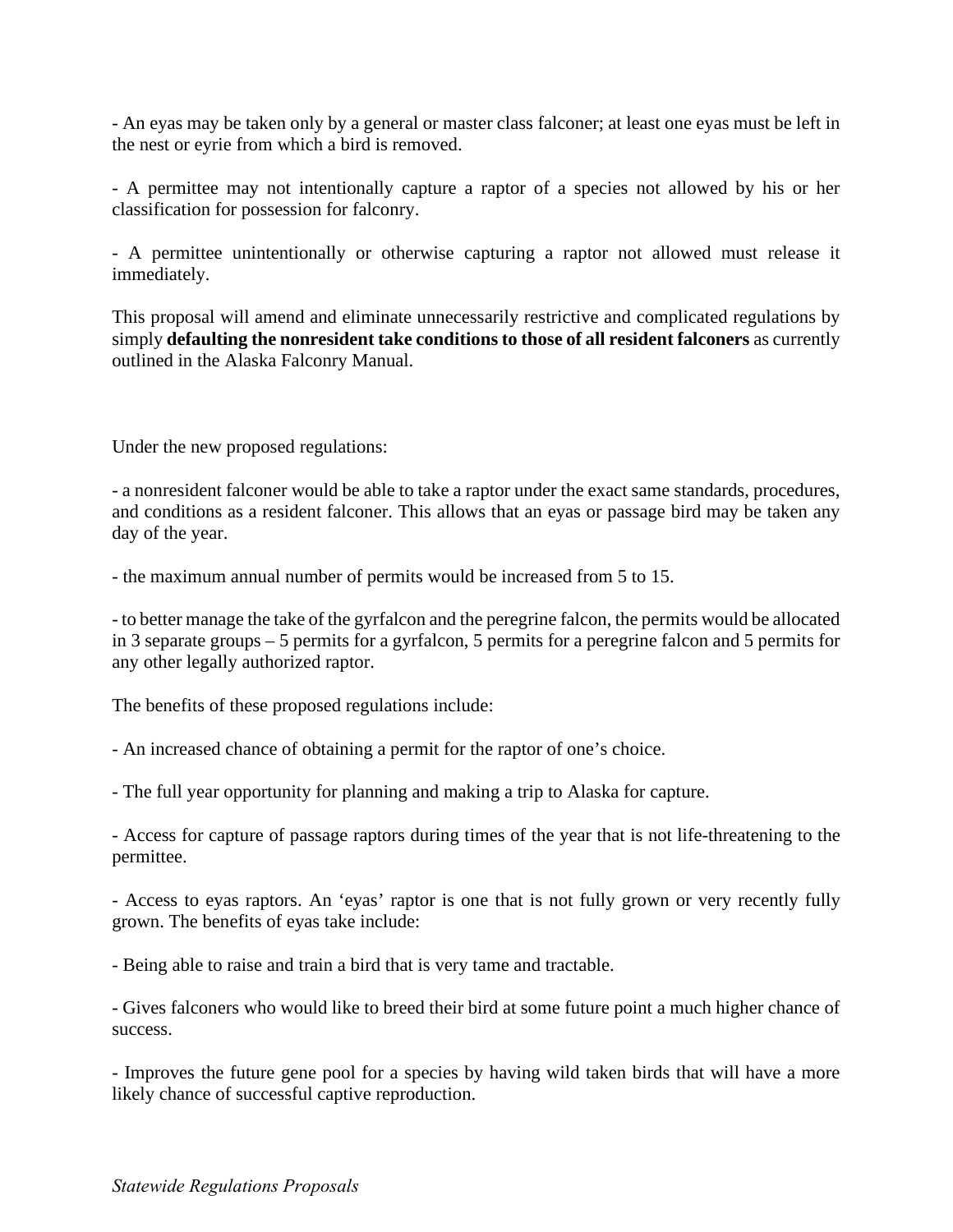- Enlarges the population of genetically fit breeding birds in case environmental problems reduce wild populations. Point in fact, the recovery of the peregrine falcon, which exemplifies one of our greatest wildlife achievements in bringing a species back from near extinction due to our own fault of indiscriminate pesticide use (U.S. Fish and Wildlife Service, 2003).

- Reduced bureaucracy for nonresidents
- Reduced bureaucracy for enforcement

## **Biologic Support for this Proposal**

Although this proposal includes the nonresident take possibility of any of the legally listed 25 indigenous raptors, three raptors standout in capability and excitement of hunting prowess for use in falconry. These three species generally have a high research interest for wildlife management as well.

These three species are the Gyrfalcon (Falco rusticolus), the Peregrine falcon (Falco peregrinus) and the Northern Goshawk (Accipiter gentilis).

This proposal will include a limited research reference list; however, if necessary, more can be added during the comment period as appropriate.

Falconry is legal in all states except Hawaii. The wildlife management teams of these states all support falconry and raptor take as harvest data allows for their state. This also includes nonresident take for each state.

According to Millsap and Allen (2010), falconry raptor take poses little threat to wild populations in general. Natural mortality as well as mortality due to humans, either directly (e.g. shooting, vehicles, fences, poisoning) or indirectly (e.g. habitat loss), far exceed loss due to regulated falconry take.

In 2014 the Board of Game amended Alaska's falconry regulation [5 AAC 92.037(g)] to allow capture and export of falconry raptors by nonresident falconers under a permit issued by the Department of Fish and Game, Division of Wildlife Conservation (DWC).

In general, the DWC research data supports the limited take of these 3 raptors.

The fact that the DWC has allowed the take of the 25 indigenous species in AAC 92.037 37 (f), which includes these three species, gives evidence to the biologic basis for the take.

Research by Bente and Booms (2007 – 2014) shows the Alaska populations of gyrfalcons and peregrines fluctuate over time as do all species, but have remained at relatively stable levels. This is evidence that a falconry harvest is possible without negatively affecting wild populations.

The small increase in take of up to 15 permits is statistically an insignificant percentage for the populations of the entire state of Alaska. If the nonresident take of up to 15 birds, or areas where they are taken from, is of concern to wildlife management, this would imply that it would be of concern for resident take as well.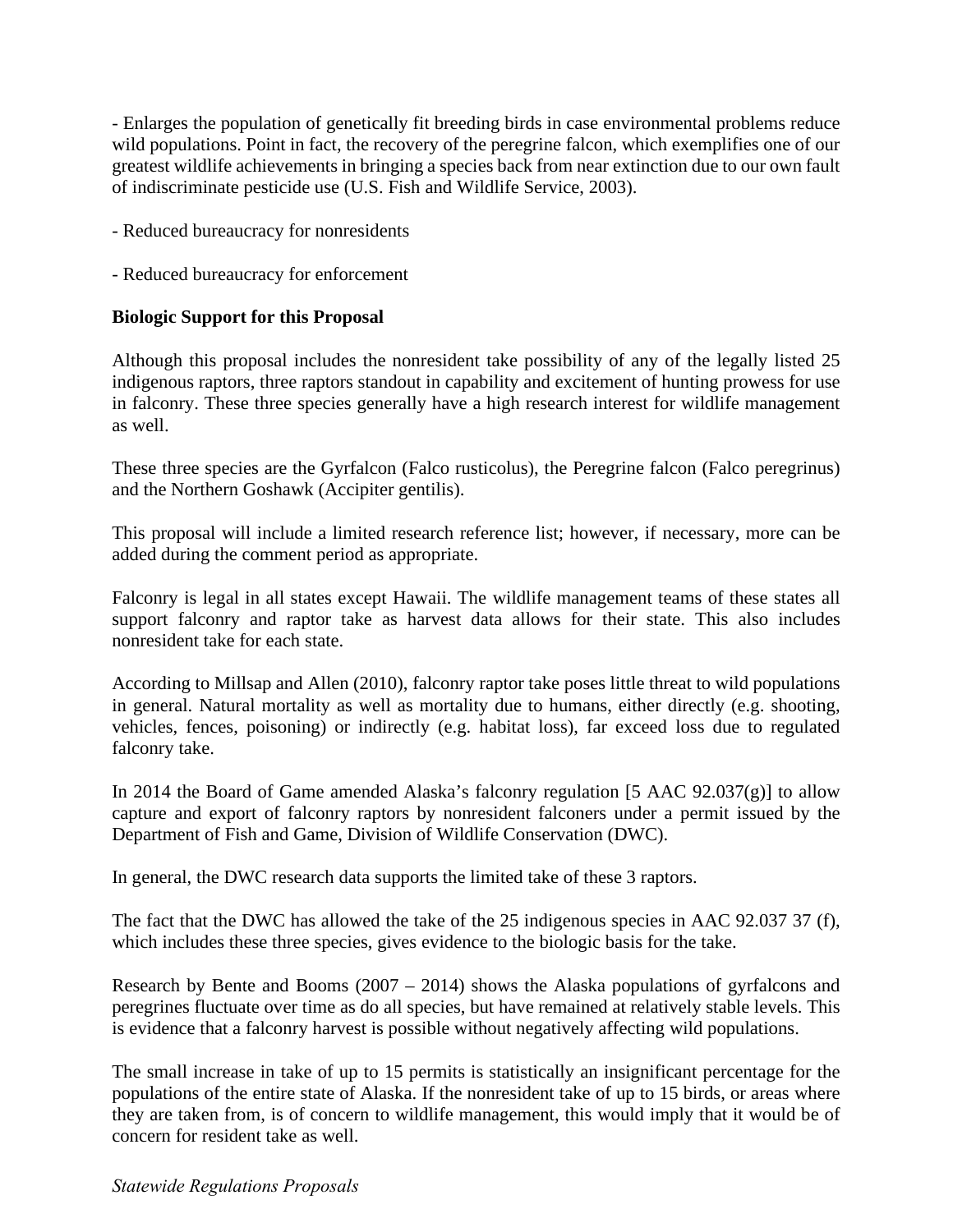For a few nonresident permits, it makes sense to simply consider these takes as part of the overall Alaskan take with the exact same conditions of take applied for nonresidents as residents.

Whether a raptor is taken as a passage or an eyas, and whether taken in June or August, ultimately this ends as a take from the resource either way. With falconry take, however, there is the possibility of multiplying the take species through captive breeding which is not possible with a take from hunting.

## **Alaska Nonresident Take Data**

The following table shows the results of nonresident falconry take over the years from 2015 to 2020. The nonresident take program began in 2015.

| Year                                                                            | <b>Max Permits</b> | <b>Number of Applicants</b> | <b>Birds Exported</b>  |
|---------------------------------------------------------------------------------|--------------------|-----------------------------|------------------------|
| 2015                                                                            | 3                  | 23                          | 2 gyrfalcons           |
| 2016                                                                            | 3                  | 24                          | 1 gyrfalcon, 1 goshawk |
| 2017                                                                            | 3                  | 18                          | 1 gyrfalcon            |
| 2018                                                                            | 5                  | 24                          | 3 gyrfalcons           |
| 2019                                                                            | 5                  | 26                          | 3 gyrfalcons           |
| 2020                                                                            | 5                  | 17                          | <b>TBD</b>             |
| Source: Algelia Department of Eich and Came Website - Nepresident Falconry Take |                    |                             |                        |

**Source: Alaska Department of Fish and Game Website – Nonresident Falconry Take Permit Application Results, 2020** 

Statistics from this nonresident take data show:

- Total number of applicants  $= 115 (132 \text{ incl. } 2020)$
- Total number of permits given  $= 19$  (24 incl. 2020)
- Total number of birds taken  $= 11$
- Ave number of birds taken/year  $= 2.2$

This is evidence that reaching the maximum allowed take is difficult for nonresidents to achieve. This evidence also supports that the impact of nonresident wild take is extremely low.

# **Fiscal Impact of nonresident take**

The Dept of Fish and Game application process requires that a nonresident hunting license be purchased **before** applying – "Once you have acquired an Alaska hunting license, complete and submit the on-line application."

This produces a revenue stream beyond the number of actual permits given. The current fee for a nonresident annual hunting license is \$160.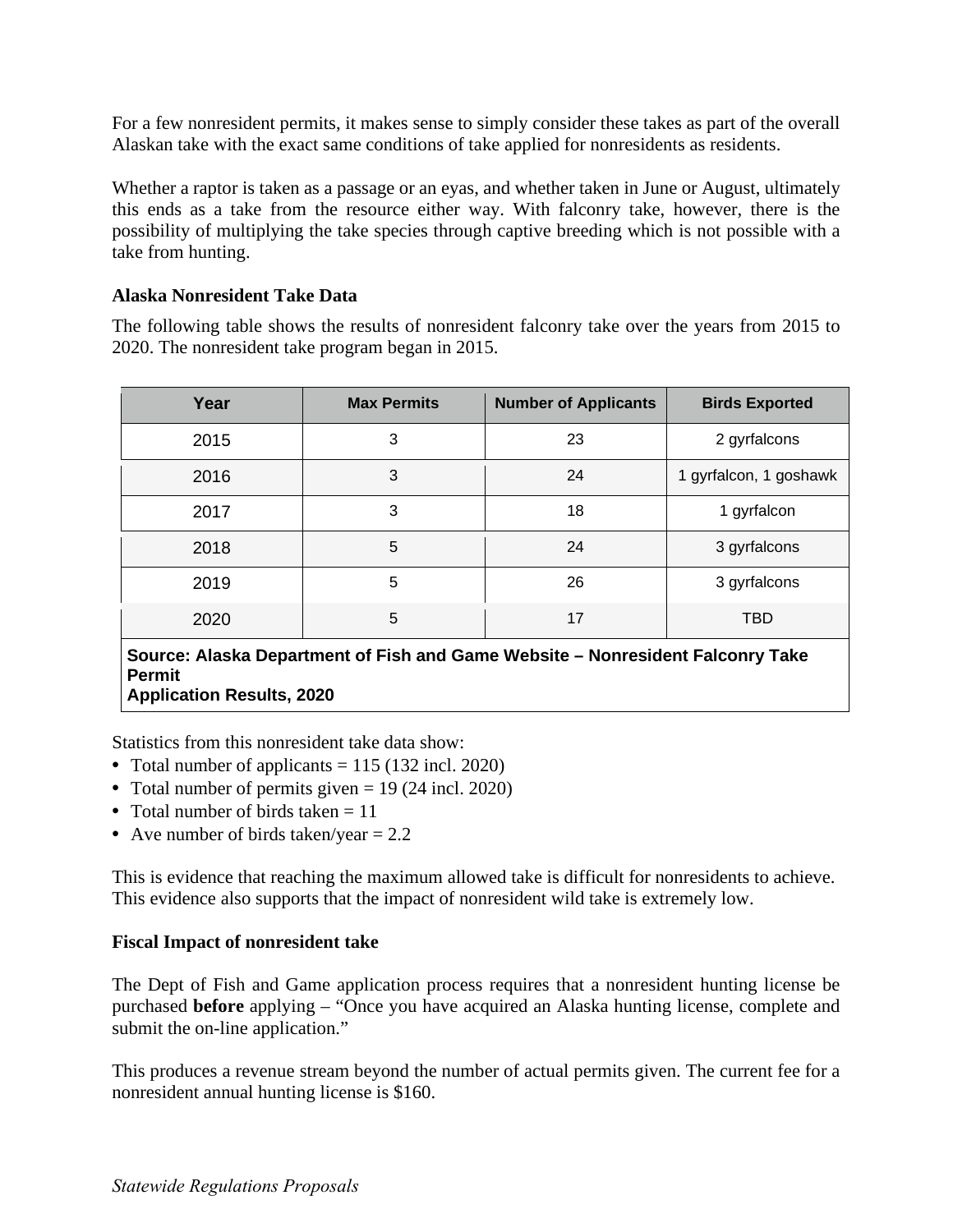The department's hunting license fee income since opening nonresident take in 2015 with 132 applicants is \$21,120. This is an average of \$3,520 per year for hunting licenses only.

Many permittees will also purchase a 1 to 14 day sport fishing license as well for their trip adding further revenue for the department.

Nonresident permittees also contribute revenue to the local community. Fifteen nonresident permittees with accompanying travelers for products and services such as Alaska Airlines flights, rental vehicles and gas, food, lodging, equipment and supplies, plane services, and guide services all supports the Alaskan economy.

## **Conservation Resource**

International Union for Conservation of Nature (IUCN)

Established in 1964, The International Union for Conservation of Nature's Red List of Threatened Species is the world's most comprehensive information source on the global conservation status of animal, fungi and plant species.

## **Gyrfalcon Conservation Data**

Scientific name: Falco rusticolus

Conservation Status:

IUCN Red List of Threatened Species: Least Concern (Population stable)

See Bente and Booms (2014) for more research on the population status of peregrines and gyrfalcons in Alaska.

See Wright (2004) for more research on the status of peregrines and gyrfalcons in Alaska.

### **Peregrine Conservation Data**

Scientific name: Falco peregrinus

Conservation Status:

IUCN Red List of Threatened Species: Least Concern (Population stable)

See Wright (2004) for more research on the status of peregrines and gyrfalcons in Alaska.

# **Northern Goshawk Conservation Data**

Scientific name: Accipiter gentilis

Conservation Status:

IUCN Red List of Threatened Species: Least Concern (Population stable)

See Flatten (2001) and Iverson (1996) for more research on the status of the northern goshawk in Alaska.

### **References**